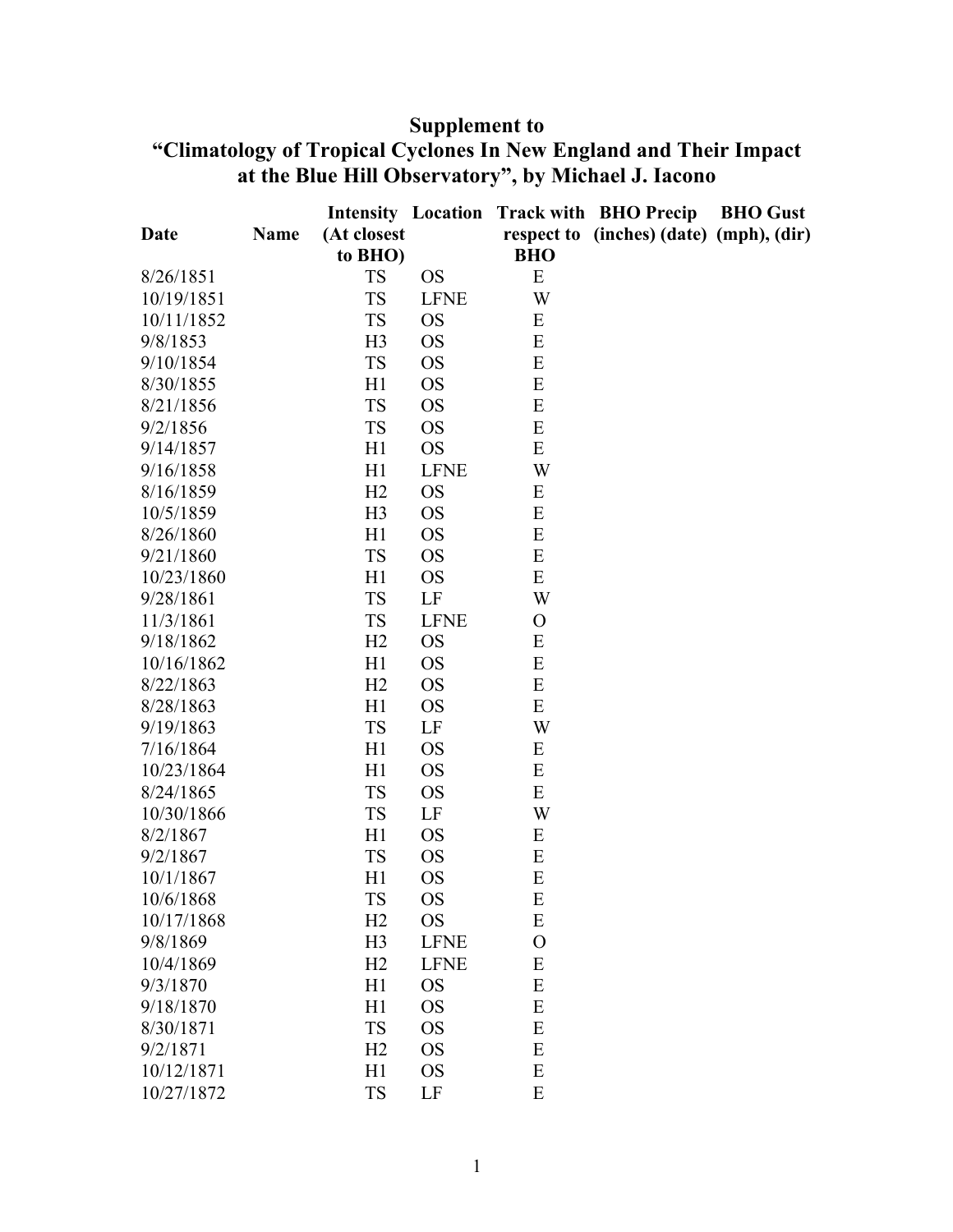| 10/8/1873  | H1             | <b>OS</b>   | E              |               |        |
|------------|----------------|-------------|----------------|---------------|--------|
| 9/10/1874  | <b>TS</b>      | <b>OS</b>   | E              |               |        |
| 9/29/1874  | <b>TS</b>      | LF          | W              |               |        |
| 8/18/1875  | H1             | <b>OS</b>   | E              |               |        |
| 10/15/1875 | <b>TS</b>      | <b>OS</b>   | E              |               |        |
| 9/19/1876  | TD             | LF          | $\overline{O}$ |               |        |
| 8/4/1877   | <b>TS</b>      | <b>OS</b>   | E              |               |        |
| 10/5/1877  | ET             | LF          | E              |               |        |
| 11/29/1877 | <b>TS</b>      | <b>OS</b>   | E              |               |        |
| 10/12/1878 | H1             | <b>OS</b>   | E              |               |        |
| 10/24/1878 | <b>TS</b>      | LF          | W              |               |        |
| 8/10/1879  | <b>TS</b>      | <b>OS</b>   | E              |               |        |
| 8/19/1879  | H1             | <b>LFNE</b> | E              |               |        |
| 10/28/1879 | <b>TS</b>      | <b>OS</b>   | E              |               |        |
| 11/20/1879 | H2             | <b>OS</b>   | E              |               |        |
| 9/8/1880   | H1             | <b>OS</b>   | E              |               |        |
| 9/10/1880  | H1             | <b>OS</b>   | E              |               |        |
| 10/23/1880 | ET             | <b>LFNE</b> | E              |               |        |
| 9/11/1881  | <b>TS</b>      | <b>OS</b>   | E              |               |        |
| 9/18/1881  | <b>TS</b>      | <b>OS</b>   | E              |               |        |
| 9/12/1882  | <b>TS</b>      | <b>OS</b>   | E              |               |        |
| 9/24/1882  | <b>TS</b>      | <b>LFNE</b> | $\mathcal{O}$  |               |        |
| 10/14/1882 | H1             | <b>OS</b>   | E              |               |        |
| 8/29/1883  | H <sub>3</sub> | <b>OS</b>   | E              |               |        |
| 10/24/1883 | <b>TS</b>      | <b>OS</b>   | E              |               |        |
| 8/26/1885  | H1             | <b>OS</b>   | E              | 0.99(25)      | 33, NW |
| 9/23/1885  | H1             | <b>OS</b>   | E              | $0.40(22-23)$ | 52, NW |
| 10/2/1885  | H1             | <b>OS</b>   | E              | 1.56(3)       | 27, S  |
| 10/14/1885 | ET             | LF          | W              | $1.41(13-14)$ | 42, E  |
| 6/23/1886  | <b>TS</b>      | <b>OS</b>   | E              | $0.24(23-25)$ | 21, NE |
| 8/25/1886  | H2             | <b>OS</b>   | E              | 0.02(25)      | 34, NE |
| 8/22/1887  | <b>TS</b>      | <b>OS</b>   | E              | $2.35(22-24)$ | 24, SW |
| 11/1/1887  | <b>TS</b>      | <b>OS</b>   | $\mathbf E$    | 0.00          | 41, NE |
| 8/22/1888  | TS             | LF          | O              | $2.97(21-22)$ | 43, E  |
| 9/12/1888  | <b>TS</b>      | <b>LFNE</b> | $\mathbf{O}$   | 0.35(12)      | 25, SW |
| 9/26/1888  | <b>TS</b>      | <b>LFNE</b> | E              | 3.84(26)      | 69, N  |
| 10/12/1888 | <b>TS</b>      | <b>OS</b>   | E              | $0.18(12-13)$ | 28, E  |
| 11/27/1888 | H2             | <b>OS</b>   | E              | $3.41(26-27)$ | 61, NE |
| 5/21/1889  | <b>TS</b>      | <b>OS</b>   | E              | $3.14(20-21)$ | 29, S  |
| 9/11/1889  | H1             | <b>OS</b>   | E              | $1.15(11-12)$ | 38, NE |
| 9/25/1889  | <b>TS</b>      | <b>LFNE</b> | E              | $0.22(25-27)$ | 31, NW |
| 10/7/1889  | <b>TS</b>      | <b>OS</b>   | E              | $0.87(6-7)$   | 32, SE |
| 9/7/1891   | H2             | <b>OS</b>   | E              | $3.37(5-7)$   |        |
| 10/5/1891  | H <sub>2</sub> | <b>OS</b>   | E              | 0.26(5)       |        |
| 10/14/1891 | H2             | <b>OS</b>   | E              | $1.75(13-14)$ |        |
| 6/18/1893  | H1             | <b>OS</b>   | E              | $0.31(17-8)$  |        |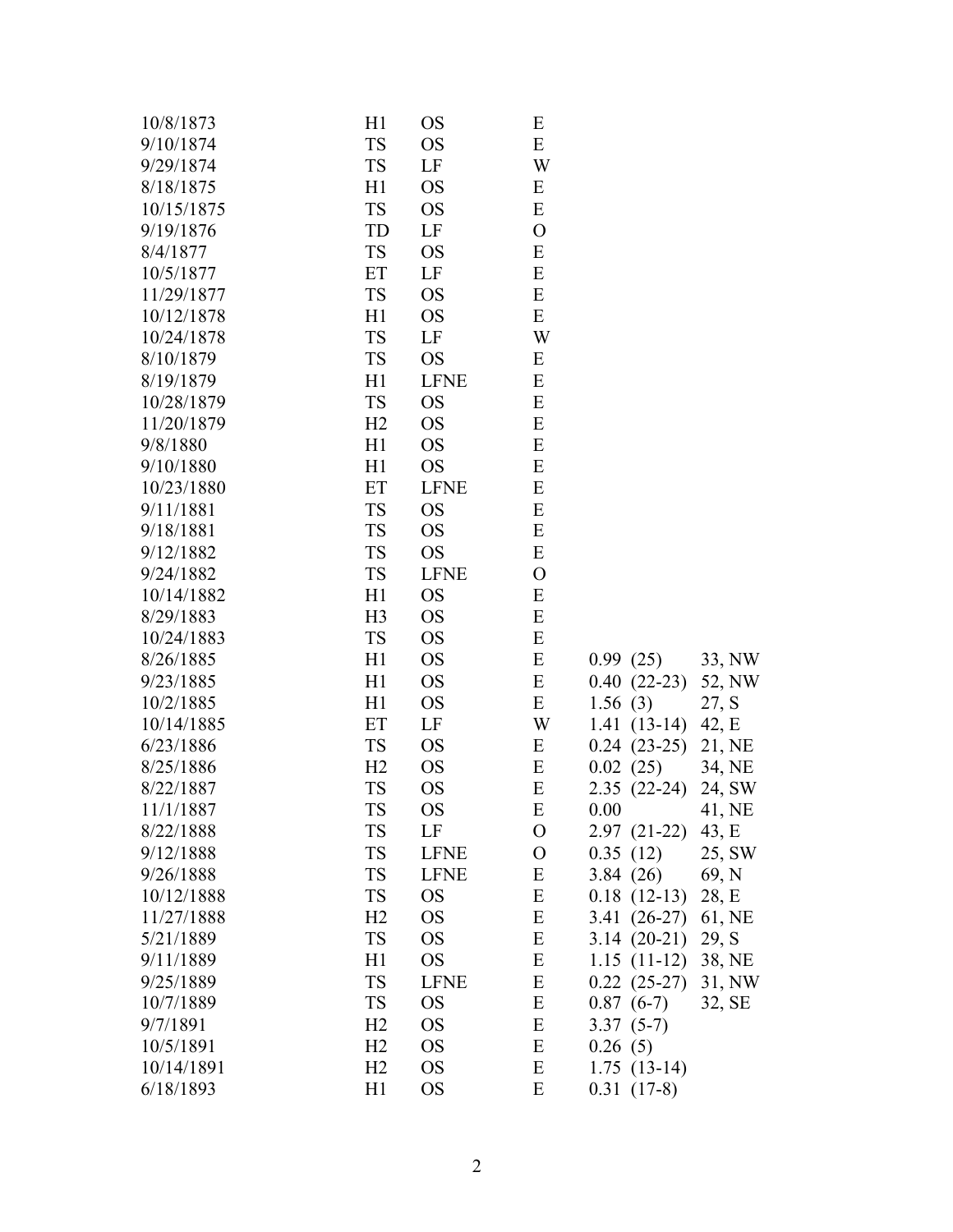| 8/21/1893  | H <sub>3</sub> | <b>OS</b>         | E             | $2.07(20-21)$    |        |
|------------|----------------|-------------------|---------------|------------------|--------|
| 8/24/1893  | H1             | <b>LFNE</b>       | W             | 0.31(24)         |        |
| 8/29/1893  | H1             | LF                | W             | 0.29(29)         |        |
| 10/14/1893 | H1             | LF                | W             | 1.15(14)         |        |
| 10/23/1893 | <b>TS</b>      | LF                | W             | $2.09(23-24)$    |        |
| 9/30/1894  | TD             | <b>OS</b>         | E             | 0.05(30)         |        |
| 10/10/1894 | TS             | <b>LFNE</b>       | W             | 1.37(10)         |        |
| 9/10/1896  | H2             | <b>LFNE</b>       | Ε             | 4.37 $(9-10)$    |        |
| 10/12/1896 | H2             | <b>OS</b>         | E             | $2.17(12-13)$    |        |
| 9/24/1897  | <b>TS</b>      | <b>LFNE</b>       | W             | $0.89(23-24)$    |        |
| 10/21/1897 | <b>TS</b>      | <b>OS</b>         | Ε             | 0.28(21)         |        |
| 10/5/1898  | TD             | LF                | W             | 1.41(5)          |        |
| 10/6/1899  | ET             | <b>OS</b>         | E             | $1.00(6-7)$      |        |
| 11/1/1899  | ET             | LF                | W             | $1.28(31-1)$     |        |
| 10/14/1900 | ET             | <b>LFNE</b>       | W             | $0.66$ (14-15)   |        |
| 9/19/1901  | ET             | <b>OS</b>         | E             | $0.56$ $(18-19)$ |        |
| 9/29/1901  | ET             | LF                | W             | $1.62$ (29-30)   |        |
| 10/12/1902 | ET             | <b>OS</b>         | Ε             | $1.05(11-12)$    |        |
| 9/16/1903  | H1             | LF                | W             | $0.20(16-17)$    |        |
| 9/15/1904  | ET             | <b>LFNE</b>       | E             | $4.11(14-15)$    |        |
| 10/20/1910 | ET             | <b>OS</b>         | E             | 0.16(20)         |        |
| 8/5/1915   | TD             | LF                | $\mathcal{O}$ | 1.59(4)          |        |
| 8/23/1915  | ET             | LF                | W             | $1.10(22-23)$    |        |
| 7/21/1916  | H1             | <b>LFNE</b>       | E             | $0.66(20-21)$    |        |
| 8/10/1917  | <b>TS</b>      | <b>OS</b>         | E             | 3.12(10)         |        |
| 8/26/1918  | TD             | <b>OS</b>         | E             | 0.02(26)         |        |
| 10/19/1923 | TS             | <b>LFNE</b>       | $\mathcal{O}$ | $0.70(18-19)$    |        |
| 10/24/1923 | ET             | LF                | W             | $2.83(23-25)$    |        |
| 8/26/1924  | H2             | <b>OS</b>         | Ε             | $5.85(25-26)$    |        |
| 9/17/1924  | ET             | <b>OS</b>         | E             | $0.40(17-18)$    |        |
| 9/30/1924  | ET             | LF                | E             | $0.65(30-1)$     |        |
| 12/3/1925  | <b>TS</b>      | <b>OS</b>         | ${\bf E}$     | $3.52(3-4)$      |        |
| 9/16/1926  | H <sub>3</sub> | <b>OS</b>         | E             | $0.30(16-17)$    |        |
| 8/24/1927  | ET             | <b>OS</b>         | E             | $1.60(23-24)$    |        |
| 10/3/1929  | ET             | LF                | W             | $1.92(2-3)$      |        |
| 9/16/1932  | ET             | <b>LFNE</b>       | Ε             | 3.68(16)         |        |
| 9/17/1933  | H1             | <b>OS</b>         | E             | $5.30(16-17)$    |        |
| 10/28/1933 | <b>TS</b>      | <b>OS</b>         | $\mathbf E$   | 0.01(28)         |        |
| 6/20/1934  | ET             | LF                | E             | $1.33(19-20)$    |        |
| 9/9/1934   | ET             | <b>LFNE</b>       | W             | $1.03(8-9)$      |        |
| 9/6/1935   | H1             | <b>OS</b>         | E             | 0.11(6)          |        |
| 9/12/1936  | H1             | <b>OS</b>         | E             | 0.62(12)         |        |
| 9/24/1936  | H1             | <b>OS</b>         | E             | 0.22(24)         |        |
| 8/1/1937   | TS             | <b>OS</b>         | E             | 0.02(1)          |        |
| 9/28/1937  | ET             | <b>OS</b>         | E             | 0.74(28)         |        |
| 9/21/1938  |                | <b>H3/ET LFNE</b> | W             | 0.13(21)         | 186, S |
|            |                |                   |               |                  |        |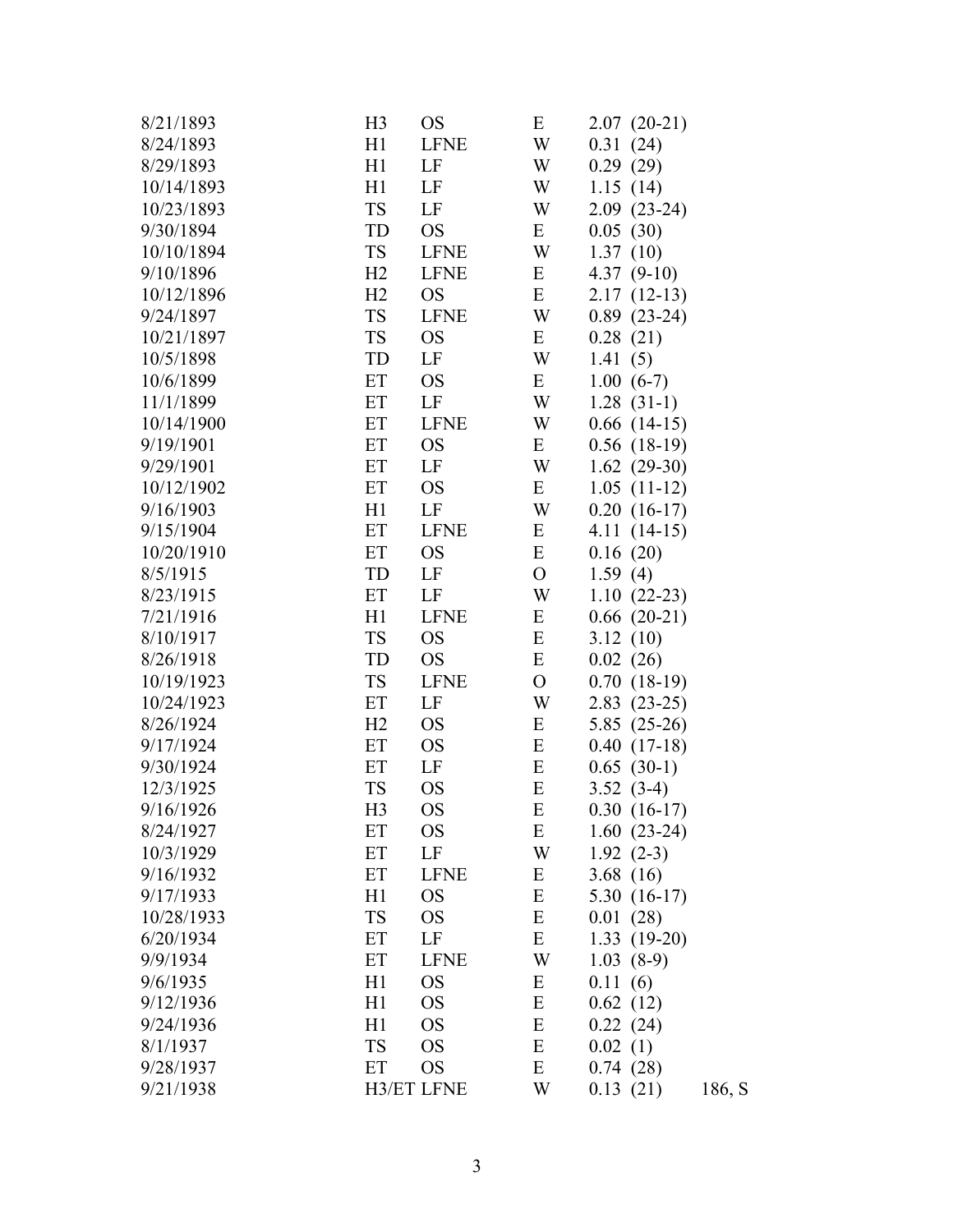| 10/25/1938 |                | ET             | <b>LFNE</b> | E             | $1.91(24-25)$  |                |
|------------|----------------|----------------|-------------|---------------|----------------|----------------|
| 8/20/1939  |                | TD             | LF          | W             | 0.73(20)       |                |
| 5/25/1940  |                | <b>TS</b>      | <b>OS</b>   | E             | 0.09(25)       | 41, NE         |
| 9/2/1940   |                | H1             | <b>OS</b>   | ${\bf E}$     | 0.12(2)        | 49, NE         |
| 9/16/1940  |                | H1             | <b>OS</b>   | ${\bf E}$     | 0.45(16)       | 37, N          |
| 10/18/1942 |                | <b>TS</b>      | <b>OS</b>   | ${\bf E}$     | $1.26(17-18)$  | <b>60, ENE</b> |
| 9/15/1943  |                | <b>TS</b>      | <b>OS</b>   | E             | 0.36(15)       | 39, N          |
| 10/1/1943  |                | <b>TS</b>      | LF          | W             | $1.95(30-2)$   | 41, ESE        |
| 10/17/1943 |                | ET             | <b>OS</b>   | E             | $1.58(15-17)$  | 48, SE         |
| 8/3/1944   |                | <b>TS</b>      | <b>OS</b>   | E             | 0.04(3)        | 21, ESE        |
| 9/15/1944  |                | H1             | <b>LFNE</b> | $\mathcal{O}$ | $3.67(14-15)$  | 96, E          |
| 10/21/1944 |                | ET             | <b>LFNE</b> | E             | 2.41 (21-22)   | 51, NE         |
| 6/27/1945  |                | <b>TS</b>      | <b>OS</b>   | E             | $1.56(26-27)$  | 55, N          |
| 9/19/1945  |                | ET             | LF          | W             | $0.52(18-19)$  | 40, ENE        |
| 8/31/1948  |                | ET             | <b>OS</b>   | Ε             | $0.14(30-31)$  | 26, NNE        |
| 8/29/1949  |                | <b>TS</b>      | LF          | W             | 0.57(29)       | 80, S          |
| 8/20/1950  | Able           | H2             | <b>OS</b>   | E             | $3.33(19-20)$  | 29, NNW        |
| 9/11/1950  | Dog            | H1             | <b>OS</b>   | ${\bf E}$     | $0.78(11-12)$  | <b>65, NNE</b> |
| 10/5/1951  | How            | H1             | <b>OS</b>   | ${\bf E}$     | $0.46(4-5)$    | 28, NE         |
| 2/4/1952   | Unnamed        | ET             | <b>LFNE</b> | E             | $0.71(4-5)$    | 35, NE         |
| 9/1/1952   | Able           | ET             | LF          | W             | $0.56(1-2)$    | 50, SSE        |
| 8/15/1953  | <b>Barbara</b> | H1             | <b>OS</b>   | Ε             | $1.34(14-15)$  | 41, WNW        |
| 9/7/1953   | Carol          | H1             | <b>OS</b>   | ${\bf E}$     | $0.16(6-7)$    | 28, ENE        |
| 10/6/1953  | Unnamed        | ET             | <b>OS</b>   | E             | $0.65(6-7)$    | 46, NW         |
| 8/31/1954  | Carol          | H2             | <b>LFNE</b> | W             | $2.46(30-31)$  | 125, SE        |
| 9/11/1954  | Edna           | H1             | <b>LFNE</b> | Ε             | 5.23 $(11)$    | 101, NW        |
| 10/15/1954 | Hazel          | ET             | LF          | W             | $0.95(15-16)$  | 68, SSE        |
| 8/14/1955  | Connie         | <b>TS</b>      | LF          | W             | $2.01(12-13)$  | 39, SE         |
| 8/19/1955  | Diane          | <b>TS</b>      | LF          | Ε             | $12.77(18-19)$ | 58, E          |
| 9/20/1955  | Ione           | H2             | <b>OS</b>   | E             | 0.63(20)       | 38, SSW        |
| 9/28/1956  | Flossy         | ET             | <b>OS</b>   | E             | $1.67(27-28)$  | 32, NE         |
| 8/17/1958  | Becky          | ET             | <b>OS</b>   | E             | $0.32(17-18)$  | 34, WNW        |
| 8/29/1958  | Daisy          | H <sub>3</sub> | <b>OS</b>   | ${\bf E}$     | 0.39(29)       | 35, NNE        |
| 9/28/1958  | Helene         | H <sub>3</sub> | OS          | E             | $2.51(27-28)$  | 39, ENE        |
| 6/19/1959  | Unnamed        | TS             | <b>OS</b>   | E             | $0.56$ (18-19) | 34, NE         |
| 7/11/1959  | Cindy          | <b>TS</b>      | <b>LFNE</b> | Ε             | $1.96(10-11)$  | 39, N          |
| 10/1/1959  | Gracie         | ET             | LF          | W             | 0.30(1)        | 37, S          |
| 7/30/1960  | <b>Brenda</b>  | <b>TS</b>      | LF          | W             | 1.01(30)       | 63, ESE        |
| 8/19/1960  | Cleo           | H1             | <b>OS</b>   | E             | 0.32(19)       | 34, NE         |
| 9/12/1960  | Donna          | H2             | <b>LFNE</b> | W             | 2.79(12)       | 140, SSE       |
| 9/15/1961  | Unnamed        | TS             | LF          | W             | $1.23(14-15)$  | 62, SW         |
| 9/21/1961  | Esther         | H <sub>3</sub> | <b>OS</b>   | E             | $6.03(20-22)$  | 62, NE         |
| 9/26/1961  | Esther         | <b>TS</b>      | <b>LFNE</b> | E             | $2.74(24-26)$  | 46, SW         |
| 10/8/1961  | Francis        | H1             | OS          | E             | $0.06(8-9)$    | 30, W          |
| 10/20/1961 | Gerda          | <b>TS</b>      | OS          | E             | 0.08(20)       | 46, NNE        |
| 8/29/1962  | Alma           | H <sub>2</sub> | <b>OS</b>   | E             | $3.64(28-30)$  | 55, N          |
|            |                |                |             |               |                |                |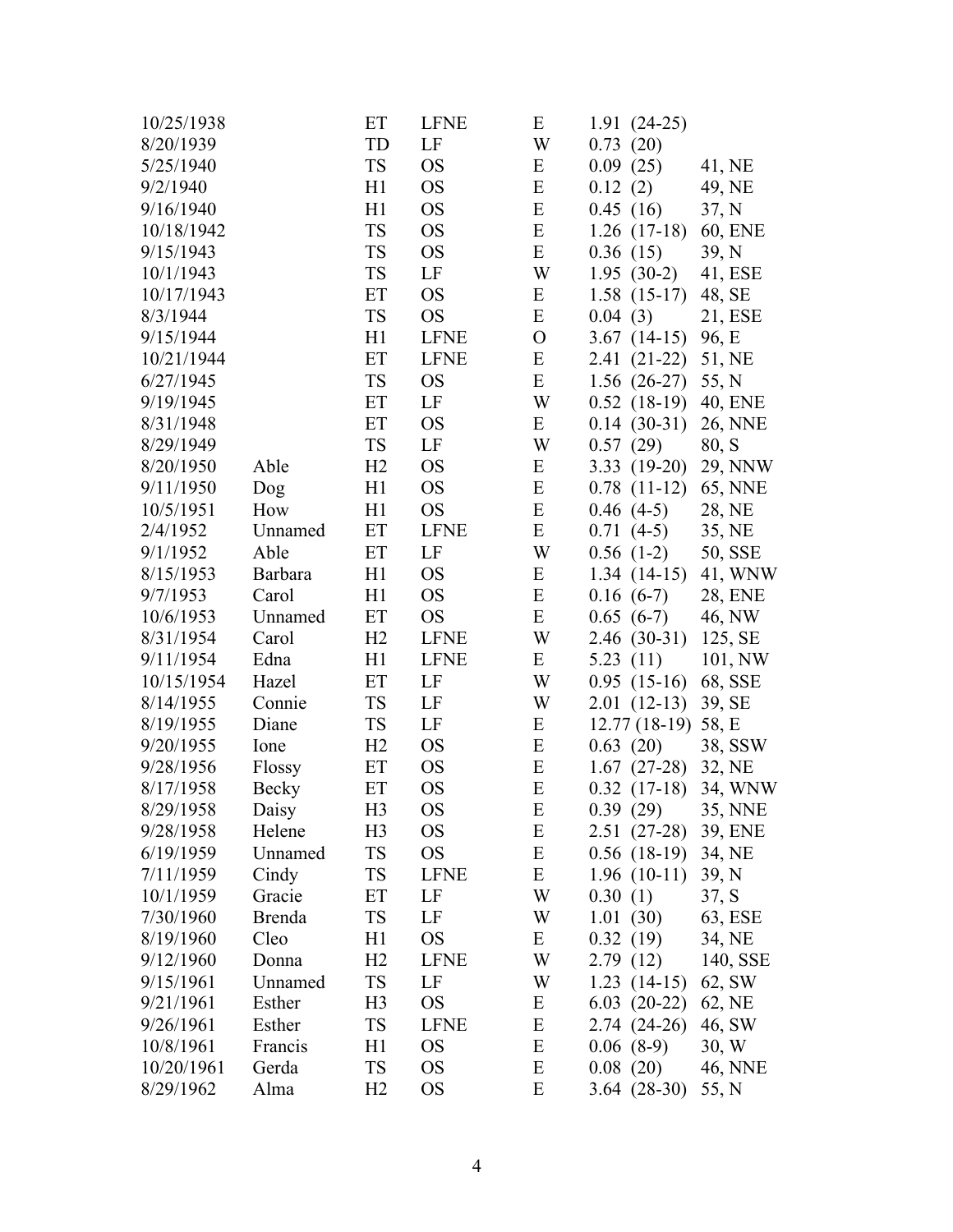| 10/29/1963 | Ginny        | H <sub>2</sub> | OS            | E             | $1.66(28-29)$ | 65, NNW        |
|------------|--------------|----------------|---------------|---------------|---------------|----------------|
| 9/14/1964  | Dora         | ET             | <b>OS</b>     | ${\bf E}$     | 0.59(14)      | 41, NE         |
| 9/23/1964  | Gladys       | H1             | <b>OS</b>     | E             | $1.64(22-23)$ | 35, NE         |
| 6/14/1966  | Alma         | ET             | <b>LFNE</b>   | E             | $0.11(13-14)$ | 36, S          |
| 9/15/1967  | Doria        | H1             | <b>OS</b>     | E             | 0.03(15)      | 35, NE         |
| 8/21/1969  | Camille      | <b>TS</b>      | <b>OS</b>     | E             | 0.00          | 36, NW         |
| 9/9/1969   | Gerda        | H <sub>3</sub> | <b>OS</b>     | ${\bf E}$     | $2.58(8-9)$   | 52, WNW        |
| 8/28/1971  | Doria        | <b>TS</b>      | LF            | W             | $0.69(27-28)$ | 87, SSE        |
| 6/22/1972  | Agnes        | <b>TS</b>      | <b>LFNE</b>   | W             | $0.92(22-24)$ | 63, SE         |
| 9/3/1972   | Carrie       | <b>TS</b>      | <b>OS</b>     | Ε             | 3.82(3)       | <b>58, NNE</b> |
| 8/1/1973   | Alfa         | <b>TS</b>      | <b>OS</b>     | ${\bf E}$     | 0.58(1)       | 27, NE         |
| 9/4/1974   | Dolly        | <b>TS</b>      | <b>OS</b>     | ${\bf E}$     | $0.37(3-4)$   | 24, N          |
| 10/2/1975  | Gladys       | H <sub>4</sub> | <b>OS</b>     | E             | 0.02(2)       | 33, NNW        |
| 8/10/1976  | Belle        | H1             | <b>LFNE</b>   | W             | $2.72(9-10)$  | 88, S          |
| 7/15/1979  | Bob          | TD             | LF            | Ε             | 0.36(15)      | 18, NE         |
| 9/6/1979   | David        | ET             | LF            | W             | 1.43(6)       | 78, SSE        |
| 9/14/1979  | Frederic     | ET             | LF            | W             | 0.23(14)      | 70, S          |
| 11/16/1981 | Unnamed      | <b>TS</b>      | <b>OS</b>     | Ε             | $3.48(15-17)$ | 45, NNE        |
| 9/15/1984  | Diana        | <b>TS</b>      | <b>OS</b>     | ${\bf E}$     | 0.74(15)      | 35, NE         |
| 9/24/1985  | Henri        | TD             | <b>LFNE</b>   | E             | 0.33(24)      | 31, SE         |
| 9/27/1985  | Gloria       | H2             | <b>LFNE</b>   | W             | 0.40(27)      | 100, SSE       |
| 6/8/1986   | Andrew       | <b>TS</b>      | <b>OS</b>     | E             | $0.42(7-8)$   | 38, WNW        |
| 8/18/1986  | Charley      | <b>TS</b>      | <b>OS</b>     | E             | $0.70(17-18)$ | 31, NE         |
| 8/7/1988   | Alberto      | <b>TS</b>      | <b>OS</b>     | E             | 0.02(7)       | 20, W          |
| 8/30/1988  | Chris        | TD             | LF            | W             | $0.61(29-30)$ | 51, S          |
| 9/23/1989  | Hugo         | ET             | LF            | W             | $0.43(22-23)$ | 62, SSW        |
| 10/14/1990 | Lili         | <b>TS</b>      | <b>OS</b>     | E             | $3.02(13-14)$ | 33, SE         |
| 7/3/1991   | Ana          | <b>TS</b>      | <b>OS</b>     | E             | 0.01(3)       | 22, NE         |
| 8/19/1991  | Bob          | H2             | <b>LFNE</b>   | E             | 2.58(19)      | 78, ENE        |
| 10/31/1991 | Unnamed      | ET             | <b>OS</b>     | E             | $5.76(30-1)$  | 60, NE         |
| 9/26/1992  | Danielle     | TD             | LF            | W             | 1.16(26)      | 24, ESE        |
| 9/1/1993   | Emily        | H2             | <b>OS</b>     | ${\bf E}$     | 0.00          | 36, NE         |
| 8/18/1994  | <b>Beryl</b> | TD             | LF            | $\mathcal{O}$ | $2.09(17-19)$ | 29, E          |
| 6/7/1995   | Allison      | ET             | <sub>OS</sub> | E             | 0.64(7)       | 26, NNW        |
| 7/8/1995   | Barry        | <b>TS</b>      | <b>OS</b>     | E             | 0.28(8)       | 24, S          |
| 10/6/1995  | Opal         | ET             | LF            | W             | $2.79(5-6)$   | 41, E          |
| 6/20/1996  | Arthur       | TD             | <b>OS</b>     | E             | $0.24(19-20)$ | 15, SE         |
| 7/13/1996  | Bertha       | <b>TS</b>      | LF            | $\mathbf O$   | 3.54(13)      | 55, SE         |
| 9/2/1996   | Edouard      | H1             | <b>OS</b>     | E             | $0.68(1-3)$   | 46, N          |
| 9/9/1996   | Fran         | TD             | LF            | W             | 0.01(9)       | 12, WSW        |
| 9/14/1996  | Hortense     | H <sub>2</sub> | <b>OS</b>     | E             | $0.37(12-14)$ | 30, NE         |
| 10/9/1996  | Josephine    | ET             | <b>LFNE</b>   | E             | $2.54(8-9)$   | 61, NE         |
| 7/25/1997  | Danny        | <b>TS</b>      | <b>OS</b>     | E             | $0.34(24-25)$ | 39, NE         |
| 8/29/1998  | Bonnie       | <b>TS</b>      | <b>OS</b>     | E             | $0.66(28-29)$ | 24, N          |
| 9/8/1999   | Dennis       | ET             | LF            | W             | 0.25(8)       | 29, S          |
| 9/16/1999  | Floyd        | <b>TS</b>      | <b>LFNE</b>   | W             | $4.62(15-17)$ | 60, NW         |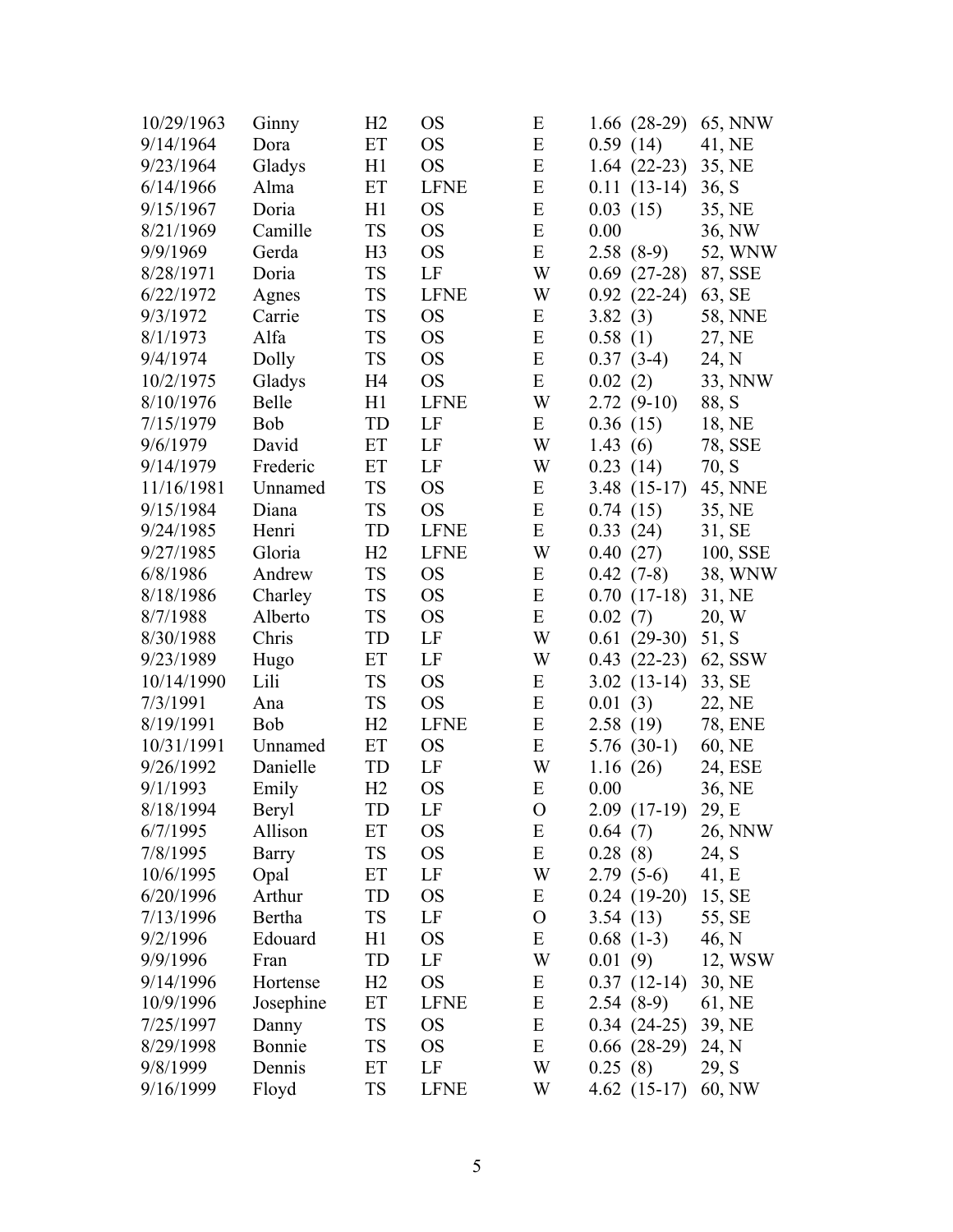| 10/18/1999 | Irene       | H2        | <b>OS</b>   | E              | $1.34(17-18)$  | 43, N          |
|------------|-------------|-----------|-------------|----------------|----------------|----------------|
| 9/20/2000  | Gordon      | ET        | LF          | ${\bf E}$      | 1.02(20)       | 31, E          |
| 10/28/2000 | Unnamed     | <b>TS</b> | <b>OS</b>   | E              | 0.00           | 50, NW         |
|            |             |           |             |                |                |                |
| 9/11/2002  | Gustav      | H1        | <b>OS</b>   | E              | 0.00           | 58, NW         |
| 9/28/2002  | Isidore     | ET        | LF          | W              | 0.72           | 50, S          |
| 9/19/2003  | Isabel      | <b>TS</b> | LF          | W              | 0.38(19)       | 38, ENE        |
| 8/13/2004  | Bonnie      | ET        | <b>LFNE</b> | E              | 0.21(13)       | 30, SSW        |
| 8/15/2004  | Charley     | <b>TS</b> | <b>LFNE</b> | $\overline{O}$ | $1.57(15-16)$  | <b>28, ENE</b> |
| 8/31/2004  | Hermine     | <b>TS</b> | <b>LFNE</b> | E              | $0.63(30-31)$  | 24, NNW        |
| 9/9/2004   | Francis     | TD        | LF          | W              | $1.19(8-9)$    | 45, S          |
| 9/18/2004  | Ivan        | TD        | LF          | W              | 3.22(18)       | 46, NE         |
| 9/29/2004  | Jeanne      | ET        | <b>OS</b>   | E              | $3.69(28-29)$  | 45, NNE        |
| 7/8/2005   | Cindy       | ET        | <b>OS</b>   | E              | $1.09(8-9)$    | <b>39, NNE</b> |
| 8/31/2005  | Katrina     | ET        | LF          | W              | 0.01(31)       | 51, S          |
| 9/26/2005  | Rita        | ET        | LF          | W              | 0.38(26)       | 39, S          |
| 10/25/2005 | Wilma       | H2        | <b>OS</b>   | E              | $2.72(24-25)$  | 67, NNE        |
| 6/15/2006  | Alberto     | ET        | LF          | E              | 0.13(15)       | 33, NW         |
| 9/2/2006   | Ernesto     | ET        | LF          | W              | T(2)           | 45, ENE        |
| 6/4/2007   | Barry       | ET        | <b>LFNE</b> | $\overline{O}$ | $1.66(3-4)$    | 35, ENE        |
| 11/3/2007  | Noel        | ET        | <b>OS</b>   | E              | 0.95(3)        | 51, N          |
| 9/7/2008   | Hanna       | <b>TS</b> | <b>LFNE</b> | $\overline{O}$ | $1.71(6-7)$    | 44, SE         |
| 9/15/2008  | Ike         | TD        | LF          | W              | 0.00           | 45, WSW        |
| 9/28/2008  | Kyle        | H1        | <b>OS</b>   | E              | 0.66(28)       | 14, WNW        |
| 8/23/2009  | <b>Bill</b> | H1        | <b>OS</b>   | ${\bf E}$      | $0.53(22-23)$  | 23, N          |
| 8/29/2009  | Danny       | ET        | <b>OS</b>   | E              | $1.79e(28-29)$ | 35, WNW        |
| 9/3/2010   | Earl        | <b>TS</b> | <b>OS</b>   | E              | 0.47(3)        | 37, WSW        |
| 8/28/2011  | Irene       | <b>TS</b> | LF          | W              | $1.98(27-28)$  | 77, SE         |
| 10/29/2012 | Sandy       | H2        | LF          | W              | $3.29(28-31)$  | 76, E          |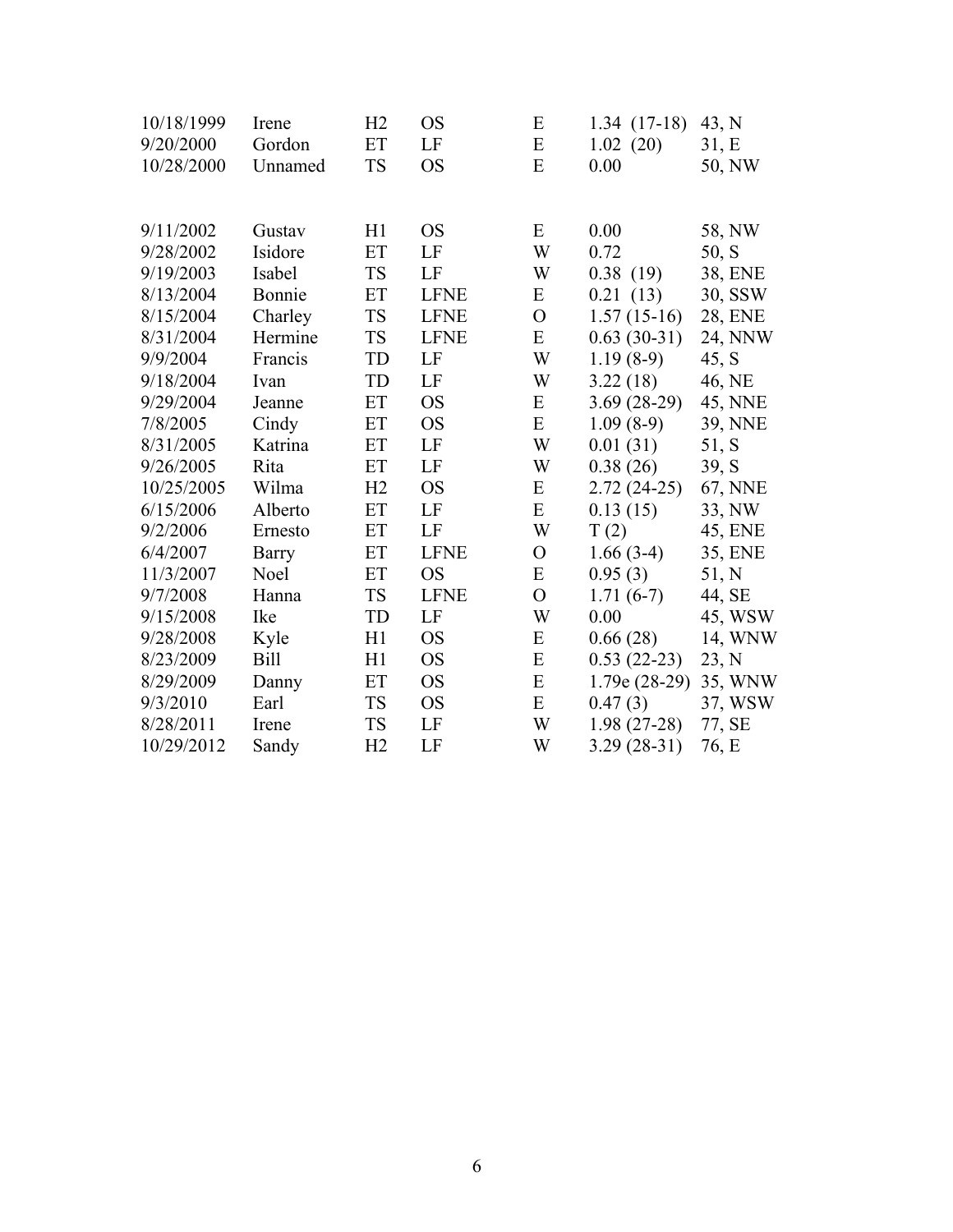**Notes on the preparation of the list of tropical cyclones that have affected New England as described in the original 2001 BHO Bulletin article and the updated 2009 report: (Iacono, M.J., A Climatology of Tropical Cyclones in New England and Their Impact at the Blue Hill Observatory, 1851-2001, Blue Hill Observatory Bulletin, Vol. 19, No. 4, 2001)**

- 1) This list includes all storms that are identifiable as distinct tropical cyclones that pass inside of the latitude/longitude box bounded by 37N-47N, 67W-77W. The list is derived from the NHC/CSU archive of tropical storm tracks and intensities maintained at 'weather.unisys.com' and 'www.nhc.noaa.gov' and developed from a NOAA database of tropical systems.
- 2) Of the storms that passed through the defined region, only those storms that had a noticeable impact at the Blue Hill Observatory are included on the list, that is, they produced either measurable precipitation (0.01 inch or more), or a peak wind gust of 35 mph or greater.
- 3) Tropical cyclones are identified by intensity as hurricanes (Hn, where 'n' is the Saffir-Simpson category), tropical storms (TS), and tropical depressions/extra-tropical storms (TD/ET). Storm intensity is listed for the time of closest approach to the Blue Hill Observatory, not the maximum intensity of the storm. The date listed is also the day of closest approach to Blue Hill. Of course, BHO data are only available for storms that occurred from 1885 to present. Naming of storms began in the Atlantic in 1950.
- 4) Three location categories are defined. Type I storms made primary or secondary landfall in New England or Long Island (LFNE), Type II storms made landfall elsewhere in the United States and later moved into or affected New England (LF) while remaining over land, and Type III storms remained entirely offshore or passed New England while offshore (OS).
- 5) Track of storm center relative to Blue Hill is listed either as west (W), east (E), or overhead within about 20 miles (O). Storms that passed to the west in most cases also passed north of the Observatory, while most storms that passed east usually approached from the south.
- 6) Storms that entered, exited, and then returned to the defined geographic area are listed more than once as necessary, and their impact during each closest approach to Blue Hill is listed. Through 2001, only Esther in 1961 is listed twice in this way.
- 7) It is possible that a few storms impacted New England during this time period that did not pass into the defined geographic area, though it is expected that they would be few and that the impact was small.
- 8) Precipitation amount is taken as a continuous period of rainfall during storm passage. No attempt was made in this list to definitively establish whether all listed rainfall was due exclusively to the passing tropical cyclone, or if any mid-latitude weather systems contributed precipitation. For storms that occurred during several days of continuous rain the nearest 24 or 36 hours to storm passage was used as an estimate of the tropical rainfall until a more detailed study of simultaneous weather events is completed. For example, the storms of 9/17/1933 and 11/16/1981 include all rainfall on the day of passage, and the last 12 hours of the previous day. An "e" following a rainfall amount identifies estimated storm totals where tropical cyclone precipitation in recent years is known to have combined with rainfall from mid-latitude synoptic systems.
- 9) Except for the calculated or timed gusts from the major hurricanes (i.e. 1938, 1944, 1954, and 1960), all gusts prior to 1955 are estimated from the available cinemograph maximum wind